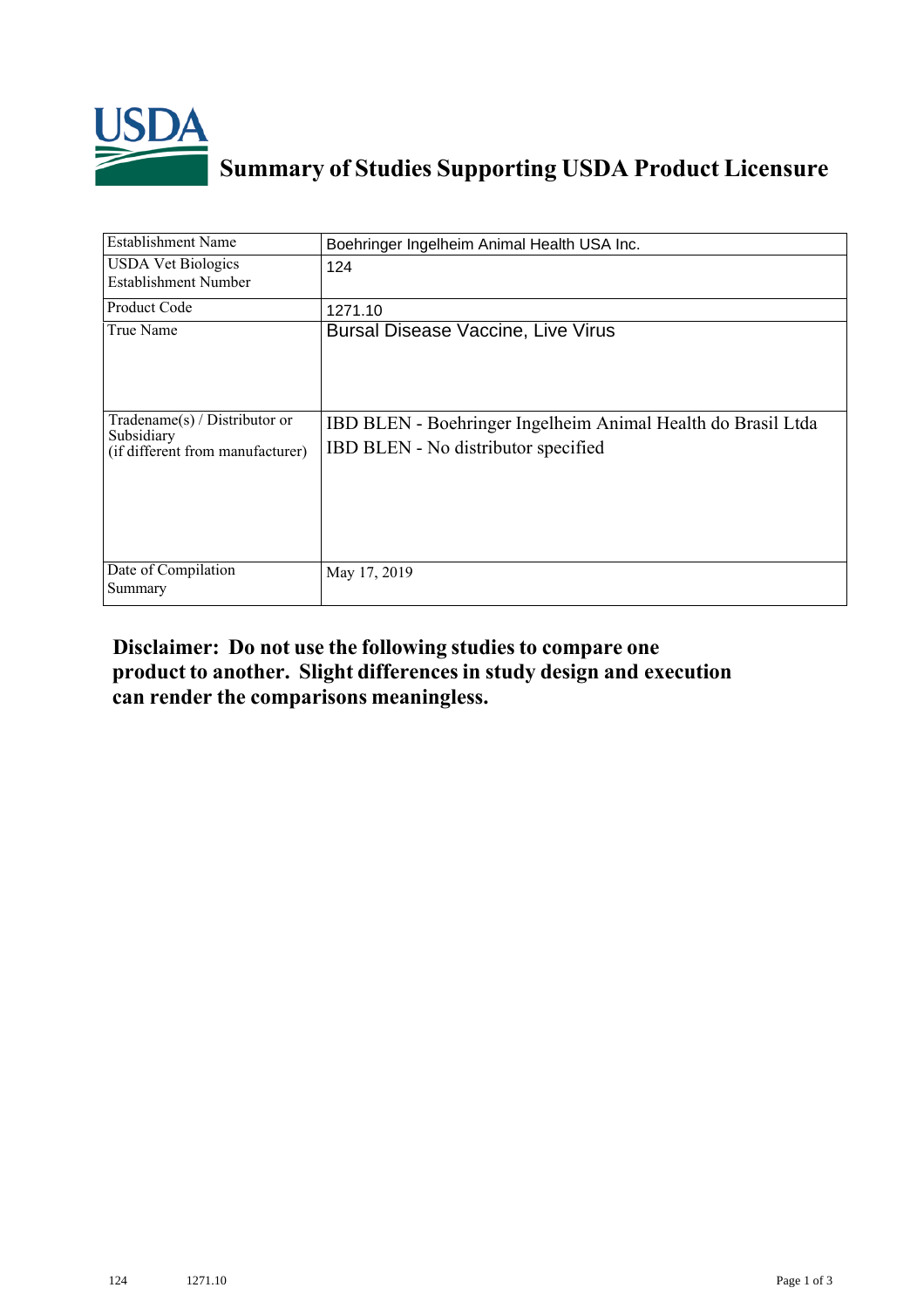| <b>Study Type</b>              | Efficacy                                                                                                                                                                                                                                                                                                                    |
|--------------------------------|-----------------------------------------------------------------------------------------------------------------------------------------------------------------------------------------------------------------------------------------------------------------------------------------------------------------------------|
| <b>Pertaining to</b>           | Infectious bursal disease virus                                                                                                                                                                                                                                                                                             |
| <b>Study Purpose</b>           | Demonstrate efficacy against infectious bursal disease virus                                                                                                                                                                                                                                                                |
| <b>Product Administration</b>  | Drinking water                                                                                                                                                                                                                                                                                                              |
| <b>Study Animals</b>           | Chickens at 7 days of age                                                                                                                                                                                                                                                                                                   |
| <b>Challenge Description</b>   |                                                                                                                                                                                                                                                                                                                             |
| <b>Interval observed after</b> |                                                                                                                                                                                                                                                                                                                             |
| challenge                      |                                                                                                                                                                                                                                                                                                                             |
| <b>Results</b>                 | Study data were evaluated by USDA-APHIS prior to product<br>licensure and met regulatory standards for acceptance at the time of<br>submission. No data are published because this study was submitted<br>to USDA-APHIS prior to January 1, 2007, and APHIS only requires<br>publication of data submitted after that date. |
| <b>USDA Approval Date</b>      | April 16, 1996                                                                                                                                                                                                                                                                                                              |